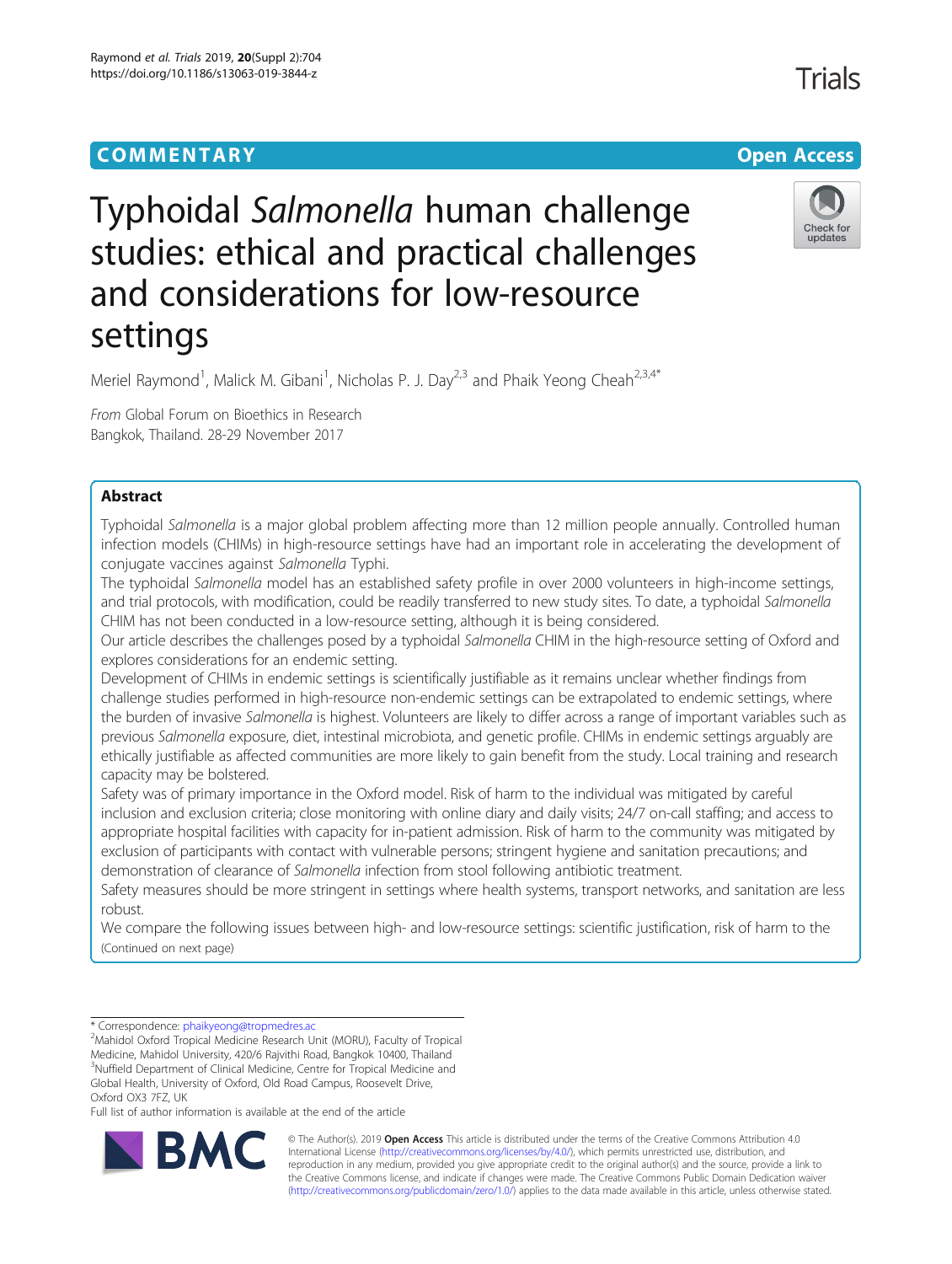#### (Continued from previous page)

individual and community, benefits to the individual and community, participant understanding, compensation, and regulatory requirements.

We conclude that, with careful consideration of country-specific ethical and practical issues, a typhoidal Salmonella CHIM in an endemic setting is possible.

Keywords: Research ethics, Controlled human infection models, Low-resource settings, Typhoidal Salmonella

# Background

Controlled human infection models (CHIMs) involve intentionally infecting healthy volunteers with a pathogen as part of the trial design, typically to assess the efficacy of new vaccines and therapeutics [\[1](#page-5-0)]. The challenge agent may be a wild-type or attenuated pathogen. CHIMs have been conducted for many years and arguably have contributed valuable insights into disease pathogenesis and host responses to infection as well as accelerating development of novel therapeutics and vaccines [\[2](#page-5-0)].

There is an increasing recognition among key stakeholders that CHIM studies can play an important role in accelerating vaccine development. Nevertheless, the precise place within current product development and regulatory frameworks has yet to be clarified [[3](#page-5-0), [4](#page-5-0)]. The use of CHIM studies appears to have increased in the last 15 to 20 years [[5](#page-5-0)], in particular in relation to the assessment of vaccines [[2](#page-5-0)]. CHIM studies have been conducted in low-resource settings such as in Colombia [\[6,](#page-5-0) [7](#page-5-0)], Kenya [\[8\]](#page-5-0), Tanzania [[9](#page-5-0)], and Thailand [\[10\]](#page-5-0). Other settings such as India [\[11](#page-5-0)], Malawi [[12](#page-5-0)], South America [\[13\]](#page-6-0), and Africa more broadly [[14](#page-6-0)] are being explored.

Despite their increasing use, there is very little specific guidance for CHIM studies. The World Health Organization (WHO) Guidelines on Clinical Evaluation of Vaccines: Regulatory Expectations 2016 [\[15\]](#page-6-0); the WHO Expert Committee on Biological Standardization 2016 [\[1](#page-5-0)] and 2017 [[3](#page-5-0)]; and the Academy of Medical Sciences, Wellcome, and the Human Infection Challenge vaccine network 2018 [\[16](#page-6-0)] provide general guidance on CHIM studies. To the best of our knowledge, there are no specific guidelines relating to CHIMs in low-resource settings [[12\]](#page-5-0), although we acknowledge that the broad ethical principles remain consistent regardless of setting.

# Typhoidal Salmonella studies in Oxford

Enteric fever represents a major global health challenge. It is estimated to be responsible for about 12 million cases annually, predominantly in low- and middleincome countries  $[17–19]$  $[17–19]$  $[17–19]$  $[17–19]$ . The disease has been essentially eliminated as a public-health problem in highincome countries over the past century, largely owing to improvements in water quality, sanitation, and hygiene [[20\]](#page-6-0). Long-term prevention of enteric fever will require improved access to safe drinking water combined with investment in sanitation and hygiene interventions. In the short to medium term, new control strategies for typhoid fever have arrived in the form of typhoid Vi-conjugate vaccines (TCVs), offering hope that disease control can be achieved in the near future. Despite this, several challenges remain, and in 2017 the WHO listed fluoroquinoloneresistant Salmonella as a "priority pathogen", identified as one of 12 families of bacteria thought to pose the greatest risk to human health through rising antimicrobial resistance [\[21\]](#page-6-0). Since then, an extensively drug-resistant strain of S. Typhi H58 (combining a multidrug-resistant phenotype with exhibiting resistance to third-generation cephalosporins and fluroquinolones) has caused a large outbreak in Pakistan [\[22](#page-6-0)].

An extensive program of typhoid challenge studies was conducted in Maryland (USA) between 1952 and 1974, providing major insights into bacterial pathogenesis and acceleration of vaccine development [[2](#page-5-0), [23,](#page-6-0) [24\]](#page-6-0). This program eventually ceased, in part owing to a perception that conducting such studies in an institutional setting constituted an overly coercive environment despite the progressive ethical measures implemented by the investigators [\[2\]](#page-5-0).

In recognition of the ongoing global challenge of typhoid fever, a program of typhoid and paratyphoid challenge studies was established at the University of Oxford from 2011 onwards. Since its inception, over 400 volunteers have been challenged in six separate studies in Oxford. Within one study, the leading typhoid conjugate vaccine in development (TypbarTCV®) has demonstrated an estimated efficacy of at least 55%, depending on the efficacy endpoint [\[25](#page-6-0)]. Data generated from the challenge model—coupled with data from previous typhoid conjugate vaccine trials, immunogenicity, epidemiological, and modelling data—have helped to advance the cause of typhoid conjugate vaccine deployment. This included a recommendation for programmatic use in a recent WHO position paper  $[26]$  $[26]$ , WHO pre-qualification of the TypbarTCV® vaccine in early 2018 [[27\]](#page-6-0), and a funding commitment by Gavi, the Vaccine Alliance. Field trials of this vaccine in children are being conducted in Malawi [\[28](#page-6-0)], Nepal [\[29](#page-6-0)], and Bangladesh [[30](#page-6-0)].

An advantage of CHIM studies is that they may be able to give data on the transferability of findings from the non-endemic to the endemic setting more quickly and cheaply than large field trials.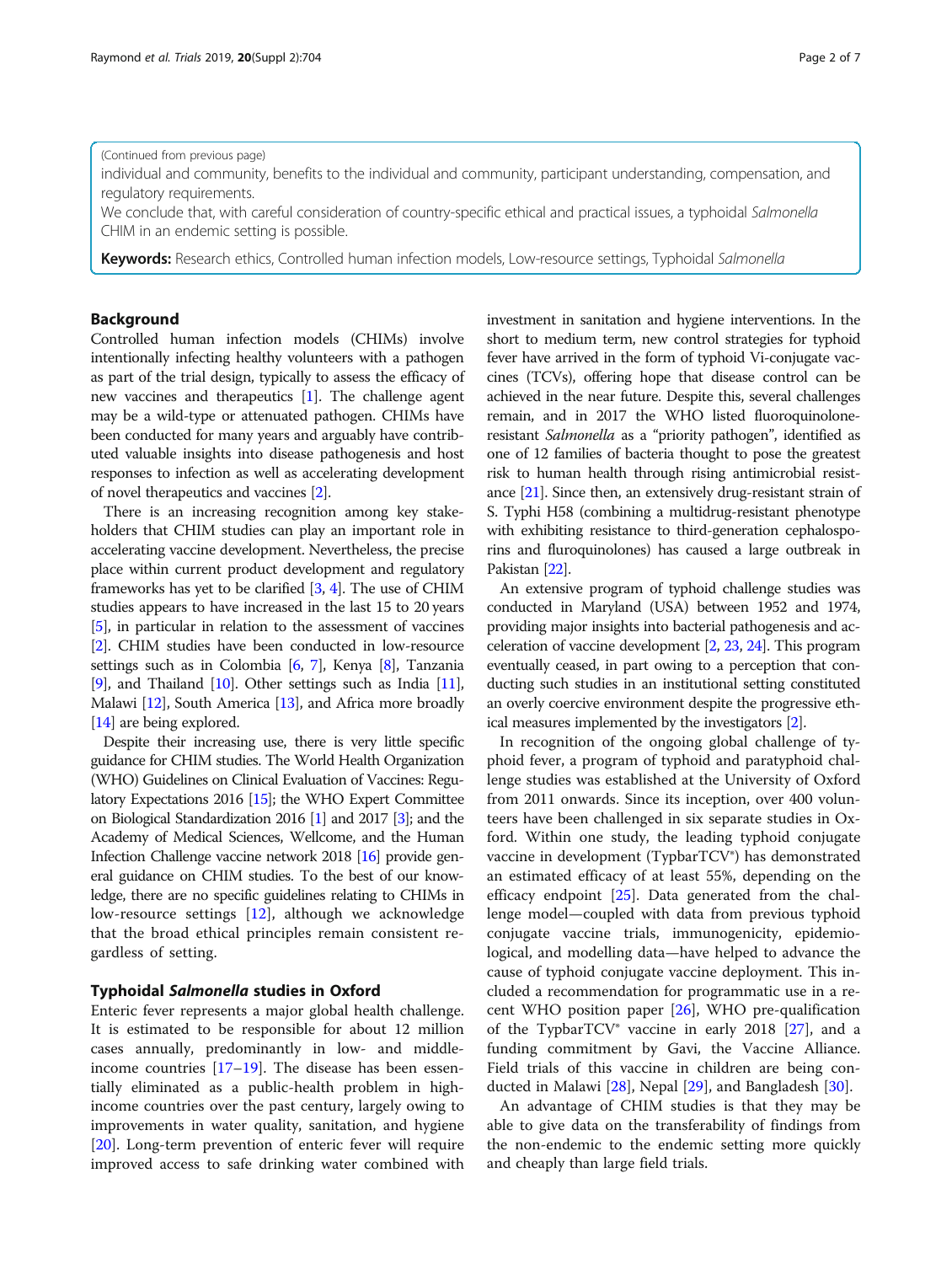A detailed review of study design considerations, procedures, and clinical outcomes is beyond the scope of this report and these are reviewed elsewhere [[24,](#page-6-0) [25](#page-6-0), [31](#page-6-0), [32\]](#page-6-0). However, ethical and practical issues arising from the studies in Oxford have not been specifically discussed in detail and therefore these are explored in this article. In addition, owing to the increasing interest in conducting CHIMs in endemic settings, we also address potential ethical issues of conducting similar studies in these settings.

# Ethical issues

We compare the following ethical issues between highand low-resource settings: scientific justification, risk of harm to the individual and community, benefits to the individual and community, participant understanding, compensation, and regulatory requirements.

#### Scientific justification in Oxford

Unlike non-typhoidal Salmonella serovars, Salmonella Typhi and Paratyphi are human-restricted pathogens. It remains unclear whether findings from challenge studies performed in non-endemic settings can be extrapolated to endemic settings, where the burden of invasive Salmonella is highest. Findings from challenge studies in a highly selected group of volunteers in Oxford may differ from those found in endemic regions [[8\]](#page-5-0). In the Oxford challenge studies, individuals who have lived in an endemic area for more than 6 months were excluded.

#### Scientific justification in an endemic setting

Volunteers in endemic settings are likely to differ from UK volunteers across a range of important variables such as previous Salmonella exposure, diet, intestinal microbiota, and genetic profile [[14\]](#page-6-0). For this reason, the use of CHIMs in endemic areas for vaccine development is being promoted. Volunteers in endemic regions may be genetically and immunologically more representative of the target audience for vaccine deployment. Consequently, efficacy results may be more representative of vaccine performance and the cost-effectiveness of deployment will be clearer to policy makers.

#### Risk of harm to the individual in Oxford

The main concern in any research is risk of harm to participants [\[33](#page-6-0)]. In the Salmonella CHIM studies, healthy participants are deliberately exposed to Salmonella Typhi or Paratyphi. In the absence of vaccination, about two thirds of participants challenged will develop enteric fever. While the risks of enteric fever are low with prompt treatment, severe complications—including encephalopathy, intestinal perforation, and intestinal hemorrhage—can occur if left untreated or if infected with multidrug-resistant strains [\[34\]](#page-6-0).

Several measures have been instituted to reduce the risk to participants, including the use of well-characterized and fully sensitive strains. In addition, stringent exclusion and inclusion criteria were applied to ensure that participants were healthy and would comply with study procedures [\[31\]](#page-6-0). Key exclusion criteria included significant medical, surgical, or psychiatric history.

The challenge studies performed in Oxford used an outpatient model, in which participants were resident in their own homes and attended the clinic site daily, albeit with strict hygiene precautions in place. After challenge, participants were reviewed that evening and then daily for 14 days. Physical observations and blood cultures were taken daily, and safety bloods and assessment of mental health were performed regularly. Symptoms were monitored daily with an online symptom diary. Participants had access to an on-call doctor 24/7 and provide a contact number for themselves and a second individual who could be called in the event that they could be contacted. They were aware that, if contact could not be made, they might be visited at home and that, in extreme circumstances, the police might need to be notified. They were instructed to inform the oncall doctor in the event of a persistent fever lasting 12 h. Participants meeting the criteria for enteric fever were seen in clinic and commenced on a 14-day course of antibiotics. Those not meeting the criteria received antibiotics regardless 14 days after challenge. Provision was made for direct medical admission in the event of severe enteric fever requiring in-patient management.

Participants were informed of prior experiences with human typhoid challenge, in which over 2000 volunteers have been exposed to live S. Typhi and have made a full recovery. We acknowledge that there is potential for anticipated and unanticipated serious adverse events to occur related to challenge. In order to capture such events, participants in early studies were followed up for a period of three years and for a minimum of 12 months in subsequent studies.

Participants were directed to their own general practitioner in the event of unexpected adverse events. The University of Oxford had appropriate insurance in place in the event of harm suffered as a direct consequence of participation in the study. Participants were advised to contact their private medical insurance provider (if they had one) before participating.

#### Risk of harm to the individual in an endemic setting

As in non-endemic settings, in the absence of vaccination, about two thirds of participants challenged will develop enteric fever, which is higher than the daily risks in endemic settings. All measures taken in Oxford to reduce the risk to participants should also be instituted in endemic settings. In addition, safety measures should arguably be more stringent in settings where health systems and transport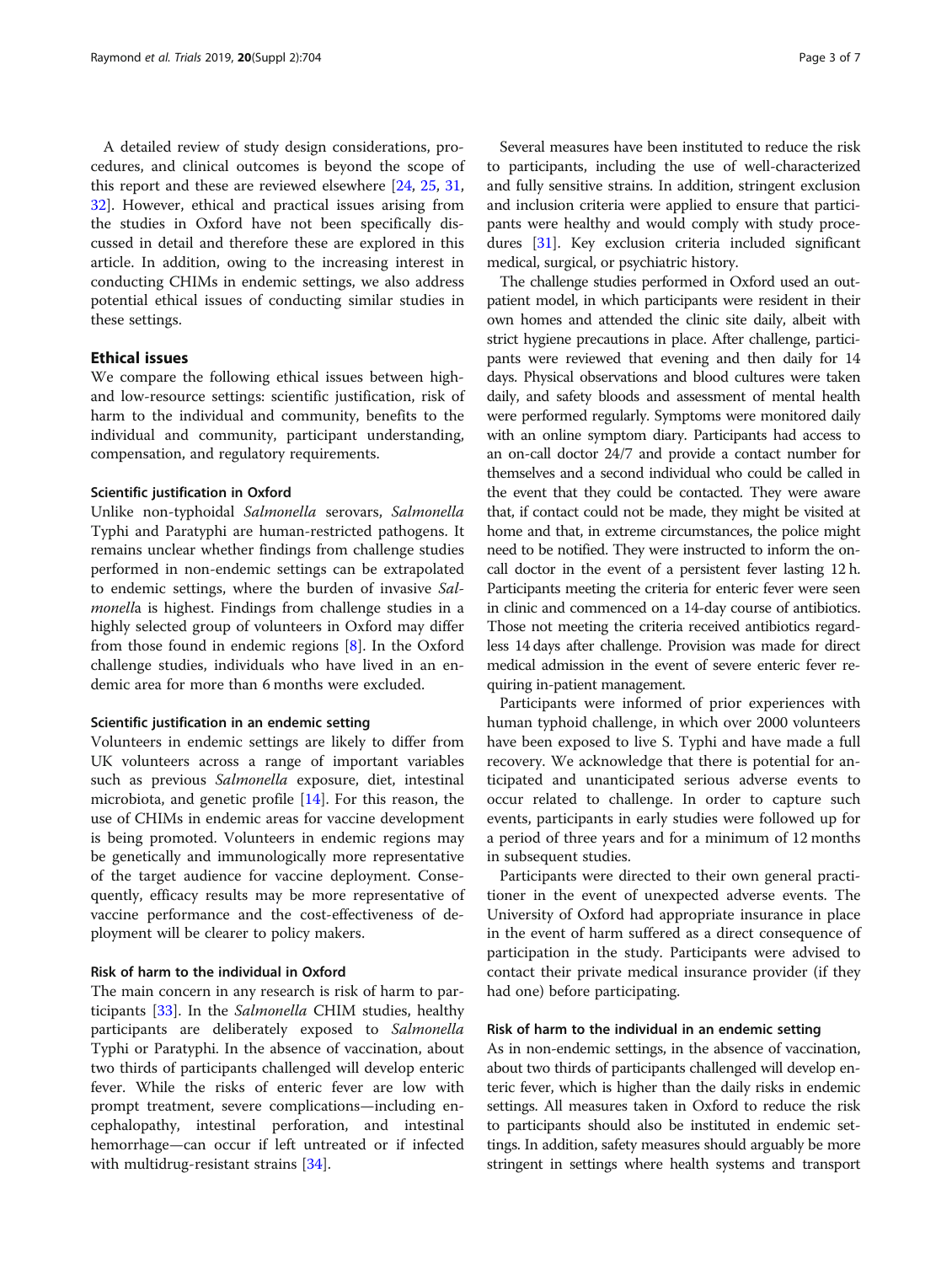networks may be less robust. There must be appropriate hospital facilities available with prompt access to treatment, capacity for in-patient admission, and dedicated 24 h staffing. If transport networks are less reliable and pursuing incompliant participants would be difficult, an inpatient model might be safer.

To mitigate the risk of unexpected adverse events, there should be a minimum of enhanced surveillance and acces to enhanced care if challenge models were to be extended to low-resource settings.

Although the strains used in the Oxford studies were fully sensitive to fluoroquinolones, there remains a risk that additional use of these agents could drive by-stander resistance among other Enterobacteriaceae in healthy volunteers. The risk-benefit ratio would change in the context of endemic areas, specifically by balancing the need for treatment efficacy against driving further resistance. One approach might be to use alternative narrowerspectrum agents (e.g., trimethoprim-sulfamethoxazole or amoxicillin) in these settings.

#### Risk of harm to the community in Oxford

A further ethical concern is the theoretical risk of harm to the wider community. Out-patient ambulatory challenge studies involving enteric pathogens pose a potential risk of transmission to study participants' close contacts. The precise risk varies depending on the specific pathogen (e.g., Salmonella spp. vs. Shigella spp.) as well as local sanitation infrastructure, access to clean water, and effectiveness of hygiene interventions.

In the Oxford studies, it was assumed that sanitation infrastructure was adequate to prevent crosscontamination of sewage with drinking water. The risk of secondary transmission was mitigated by the application of strict hand-hygiene protocols. In part, this compelled us to include a few more exclusion criteria participants who have high-risk occupations (as defined by Public Health England guidelines) [\[35](#page-6-0)], are immunocompromised or are in contact with vulnerable persons such as children under two years old, or have gallbladder disease, which can be associated with chronic typhoidal Salmonella carriage. Participants were also required to demonstrate clearance of Salmonella infection in three separate stool samples following antibiotic treatment. Household contacts were provided with written information about the study and offered screening if they wished. Participants were typically excluded if their contacts were unwilling to be exposed to the risk of transmission; this was the case for at least one individual within the Oxford studies. Early engagement during setup was undertaken with Public Health England. In addition, local general practitioners and the wider public were informed of the studies.

# Risk of harm to the community in an endemic setting

In low-resource settings with less access to sewage treatment, there is a risk of transmission both to household contacts and to the wider community. Obtaining the consent of the wider community and contacts of study participants to accept this riks may be challenging and impractical. It might be necessary to conduct the study in an in-patient or residential setting but this would entail a prolonged stay of five or more weeks between challenge and confirmed clearance of the pathogen from stool.

If challenge studies were to take place in low-resource settings in an out-patient model, ideally there should be enhanced public health surveillance to trace any public health impact. Laboratory genotyping of typhoidal Salmonella strains from infected blood and stool from hospital in-patients during outbreaks would enable linking of outbreaks to challenge strains. Alternatives could include screening of household contacts or environmental surveillance or both.

### Benefit to the individual/community in Oxford

In the Oxford studies, the only benefit to the individual is vaccination with either a typhoidal vaccine or control vaccine. As volunteers in a non-endemic setting have a much lower risk of typhoidal Salmonella exposure (unless they travel to an endemic area), they were unlikely to benefit from any increase in immunity gained from typhoid vaccination or challenge. We did not systematically explore perceived benefits and motivations of participation, such as those related to altruism, experience, and finance [\[36](#page-6-0), [37](#page-6-0)].

There was no community benefit beyond a broader contribution to the advancement of vaccine research. The vaccines assessed in this study could be used by travelers from high-income countries.

# Benefit to the individual/community within an endemic setting

Volunteers in endemic settings are more likely to benefit from any increase in immunity against typhoidal Salmonella that might arise through either vaccination or challenge. This provides additional justification to conduct research in the context in which it will be applied and in a community that stands to benefit the most from it. Consideration could be given toward providing enhanced levels of care, or health insurance, for the duration of follow-up.

#### Participant understanding in Oxford

The informed consent process in CHIM studies must ensure that volunteers understand that their participation involves being deliberately infected with a diseasecausing organism and that this may cause symptoms. Investigators must disclose all of the known potential risks of participating in a CHIM study so that potential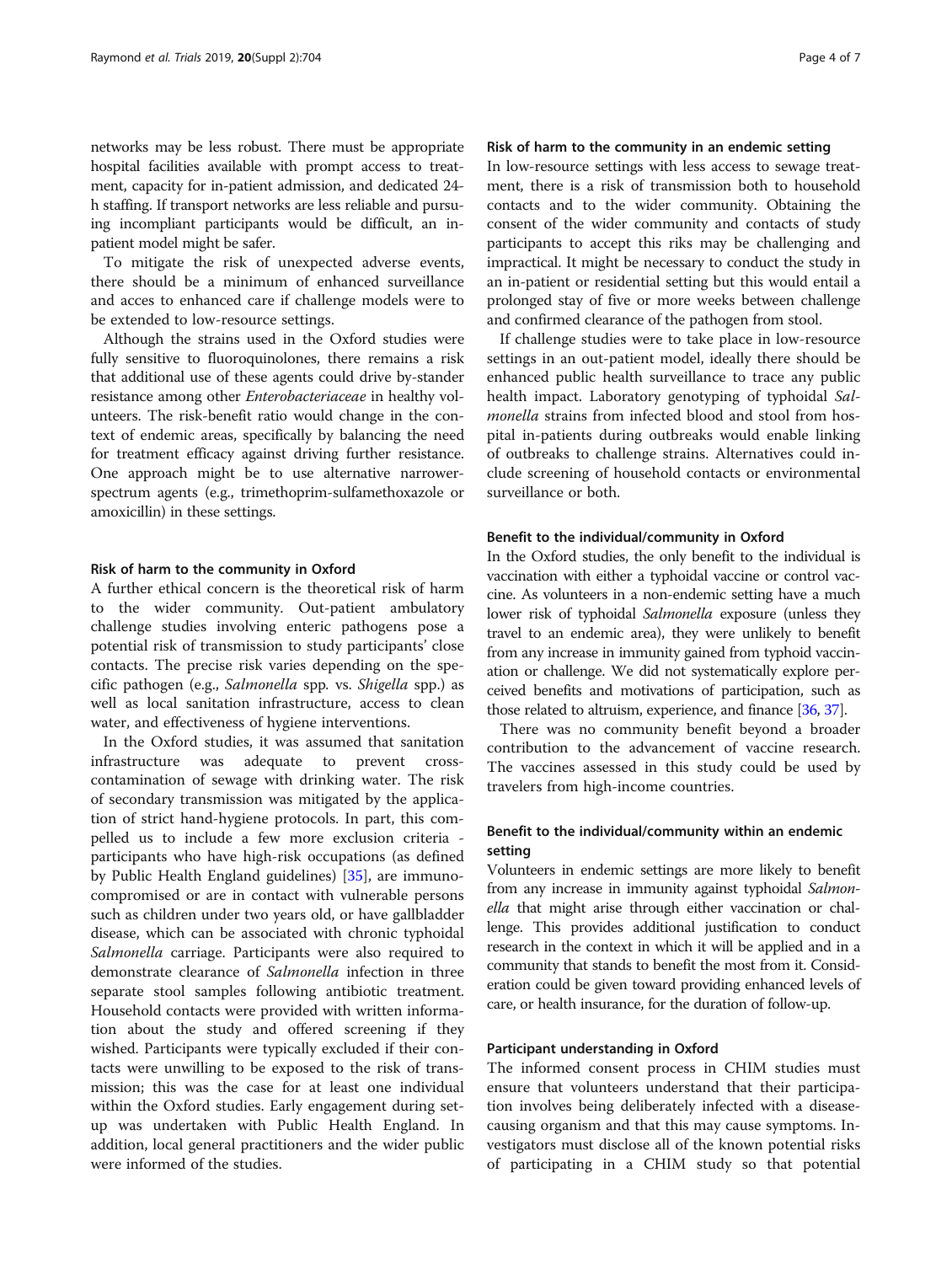volunteers can understand and make an informed decision regarding participation [\[38\]](#page-6-0).

In the Oxford typhoidal Salmonella CHIM, participants must complete a pre-consent questionnaire to confirm understanding of the study, particularly the risks involved. If participants answered the questions incorrectly, the information was discussed again until the participant was able to retain and repeat the information correctly. Participants were excluded if they were unable to read the information booklet in English.

#### Participant understanding in an endemic setting

Obtaining informed consent poses several additional challenges in low-resource settings, where participants are often less educated and less familiar with basic research concepts. In a malaria challenge study in Kenya, 100% of participants who came for screening took the quiz at least twice before "passing" the test [[8\]](#page-5-0).

To improve understanding, additional efforts (e.g., applying a multi-staged consent process and using multimedia to supplement written materials) must be made. This should be supported by extensive community and public engagement activities such as information sessions and community consultations. Researchers could adapt approaches used in other studies, such as mass drug administration studies, where community engagement is crucial [\[39\]](#page-6-0).

#### Compensation in Oxford

CHIM studies raise an important and long-standing ethical issue regarding the offering of appropriate compensation to participants. Careful consideration needs to be given to the level of financial compensation offered to participants in order to avoid undue inducement and blinding to the potential risks or harms of participation [\[40\]](#page-6-0).

Volunteers in the Oxford CHIM studies are offered financial payments pro rata for time for visits, transport, blood sampling, and a presumed 10 days' absence from work (whether volunteers were employed or not). Compensation for loss of work is 2.4 times that of hourly UK minimum wage for over-25-year-olds if an eight-hour day is assumed. In this study, the maximum amount of money paid to any participant is £3655. This amount is thought to be commensurate with the study demands, commitments, and burdens and was approved by the relevant ethics committees. We experience a fairly equal balance of student versus employed participants; a smaller proportion are self-employed, retired, or unemployed. The students have a greater flexibility of schedule to be available to undergo the challenge studies. The majority of them also have less recourse to paid work.

Potential participants could be excluded if the investigator felt that it was not in their interest to participate. Exclusion criteria were broad and included "a reason at the discretion of the study team".

A number of persons of no fixed abode applied for screening but were mostly excluded on the basis of medical history of serious psychiatric disease and/or alcohol or illicit drug misuse. Some interested parties offered to fly from foreign countries and stay in hotels during the challenge period. An exclusion criterion was "residence in local area during challenge period". Owing to the intensity of the study schedule, the need to be readily available for assessment, and length of follow-up, the researchers deemed that this was not in the participants' best interest.

Where study investigators raised concerns regarding vulnerability or undue financial inducement, cases were discussed with senior investigators and, where appropriate, with their primary care clinician. In these instances, the decision to enroll volunteers was determined on a case-by-case basis.

#### Compensation in endemic settings

Research in endemic settings often, but not always, involves inviting participants from low-resource settings. The amount of compensation given to participants in lowresource settings should be carefully considered. There are two concerns here: (1) undue influence, a situation in which an offer of something desirable influences decisionmaking in inappropriate ways  $[41]$  $[41]$  $[41]$ , and  $(2)$  exploitation and injustice if the offer to prospective research participants is less because they are already impoverished.

Undue influence is considered unacceptable by most ethics committees. Mere influence (i.e., payment that may appropriately influence the decision to participate in scientifically valid research that has been approved by an ethics committee) is acceptable by most ethics committees [\[42](#page-6-0)]. The framework of Gelinas et al. distinguishes three rationales for payment: reimbursement for out-of-pocket expenses, compensation for time and burdens associated with research participation, and incentive to motivate participation. This approach offers a systematic way to calculate financial payments [\[42\]](#page-6-0).

To ensure that compensation and incentives are appropriate for the context, consultation and engagement with relevant parties such as ethics communities and community advisory boards are essential [[43](#page-6-0)]. It would seem reasonable to tailor compensations depending on local daily wage. Researchers should also learn from qualitative studies and the experience of others conducting CHIMs in low-resource settings [\[37](#page-6-0)].

#### Regulatory requirements in Oxford

Regulatory requirements for challenge agents vary widely between countries [\[16\]](#page-6-0). Currently, stocks of typhoidal Salmonella challenge strains are manufactured in accordance with Good Manufacturing Practice standards to ensure safety and reproducibility. In addition, national and international ethical guidelines on human subject research apply;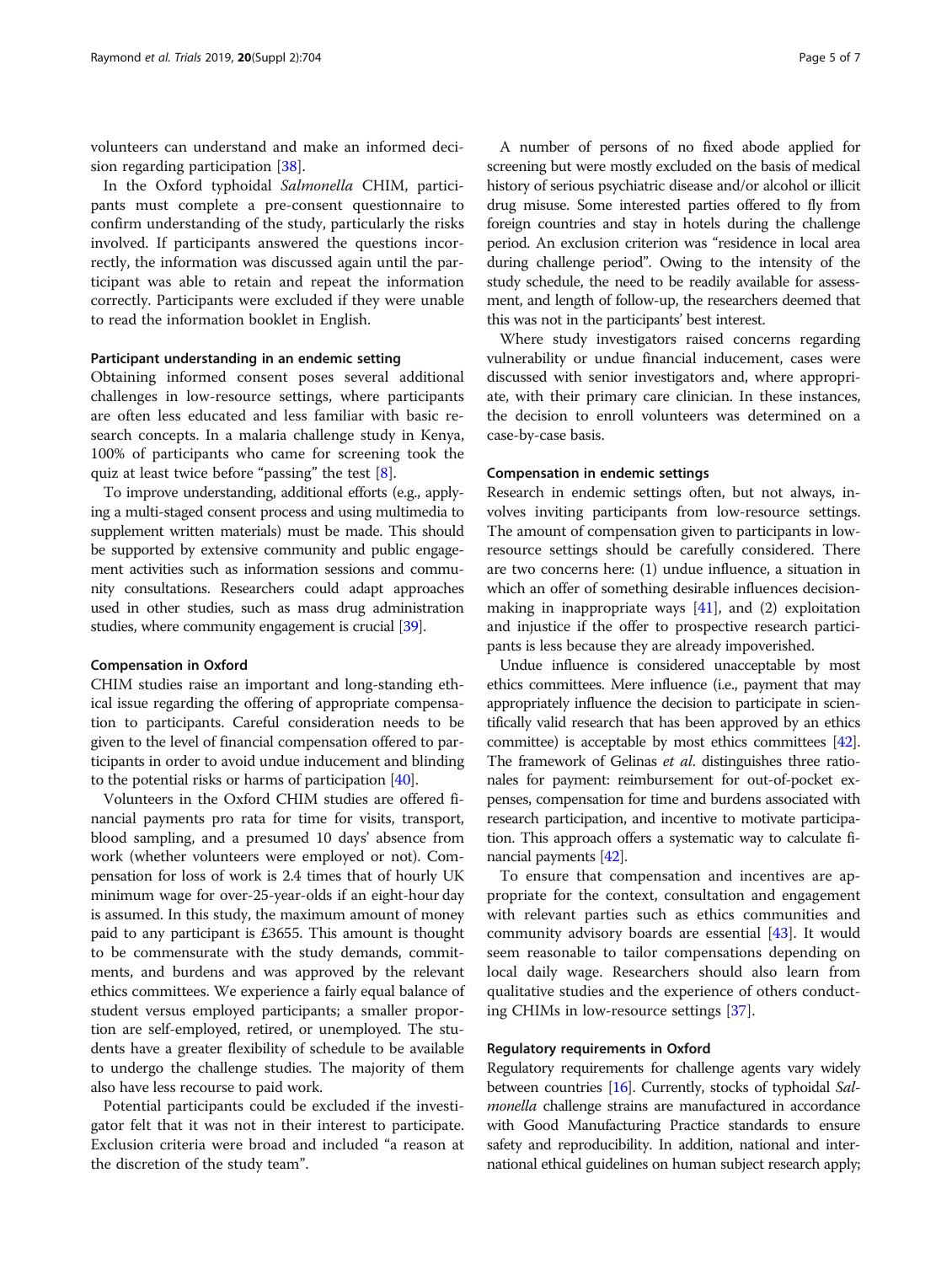<span id="page-5-0"></span>these include the Declaration of Helsinki [\[44\]](#page-6-0), the Council for International Organizations of Medical Sciences guidelines [\[45\]](#page-6-0), and International Conference of Harmonisation Good Clinical Practice [\[46](#page-6-0)].

# Regulatory requirements in endemic settings

If CHIMs were to be conducted in low-resource settings, the same quality standards should apply for the challenge strain. Considerations from production to administration are a particular logistical challenge. While imported stock will have a long supply line, a centrally manufactured product will maximize comparability between sites.

### Conclusions

Typhoidal Salmonella challenge studies in endemic settings are potentially highly valuable and feasible, providing a platform to address a major global health concern in the setting most affected. In addition to addressing country-specific host and environmental factors relevant to vaccine testing, the establishment of typhoidal Salmonella CHIM could increase research capacity, provide training of local staff in laboratory and research techniques, and provide a platform to undertake novel CHIM studies for other diseases. While typhoidal Salmonella CHIM studies are well established in the UK, trial protocols and regulatory processes must be adapted to local circumstances when transposed to an endemic setting. In-depth consultation and engagement with local stakeholders are required to address any potential concerns and to ensure ongoing ownership of the model. High levels of safety must be maintained to ensure confidence and to avoid reputational damage.

We conclude that, with careful consideration of country-specific ethical, practical, and regulatory issues, a typhoidal Salmonella CHIM in an endemic setting is both possible and desirable. It may be possible to phase out non-endemic CHIM studies once they can be performed safely and ethically in endemic settings.

#### Abbreviations

CHIM: Controlled human infection model; TCV: Typhoid Vi-conjugate vaccine; WHO: World Health Organization

#### Acknowledgments

The authors would like to thank Andrew J. Pollard for his helpful suggestions on the manuscript.

#### About this supplement

This article has been published as part of Trials Volume 20 Supplement 2, 2019: The ethics of alternative clinical trial designs and methods in LMIC research: part one. The full contents of the supplement are available online at [https://](https://trialsjournal.biomedcentral.com/articles/supplements/volume-20-supplement-2) [trialsjournal.biomedcentral.com/articles/supplements/volume-20-supplement-2](https://trialsjournal.biomedcentral.com/articles/supplements/volume-20-supplement-2).

#### Authors' contributions

MR and MMG contributed the case study. MR wrote the first draft. All authors commented on drafts of the manuscript and approved the final manuscript.

#### Funding

Funds were provided by the Global Forum on Bioethics in Research (GFBR) and a Wellcome Trust Strategic Award (096527). GFBR funding is provided by the Wellcome Trust, the Bill & Melinda Gates Foundation [OPP1151904], the National Institutes of Health, and the UK Medical Research Council. The Mahidol Oxford Tropical Medicine Research Unit is funded by the Wellcome Trust (106698/Z/14/Z). The funding bodies had no role in the conception of the research or in writing the manuscript.

#### Availability of data and materials

Not applicable.

#### Ethics approval and consent to participate

Not applicable

#### Consent for publication

Not applicable.

#### Competing interests

The authors declare that they have no competing interests.

#### Author details

<sup>1</sup>Oxford Vaccine Group Centre for Clinical Vaccinology and Tropical Medicine (CCVTM), Churchill Hospital, Old Road, Headington, Oxford OX3 7LE, UK. <sup>2</sup>Mahidol Oxford Tropical Medicine Research Unit (MORU), Faculty of Tropical Medicine, Mahidol University, 420/6 Rajvithi Road, Bangkok 10400, Thailand. <sup>3</sup>Nuffield Department of Clinical Medicine, Centre for Tropical Medicine and Global Health, University of Oxford, Old Road Campus, Roosevelt Drive, Oxford OX3 7FZ, UK. <sup>4</sup>Nuffield Departmemt of Population Health, The Ethox Centere, University of Oxford, Old Road, Oxford OX3 7LF, UK.

#### Published: 19 December 2019

#### References

- 1. Dondorp AM, Fanello CI, Hendriksen IC, Gomes E, Seni A, Chhaganlal KD, et al. Artesunate versus quinine in the treatment of severe falciparum malaria in African children (AQUAMAT): an open-label, randomised trial. Lancet. 2010;376(9753):1647–57.
- 2. Darton TC, Blohmke CJ, Moorthy VS, Altmann DM, Hayden FG, Clutterbuck EA, et al. Design, recruitment, and microbiological considerations in human challenge studies. Lancet Infect Dis. 2015;15(7):840–51.
- 3. World Health Organization Expert Committee on Biological Standardization. Annex 10 Human challenge trials for vaccine development: regulatory considerations. In: Sixty-seventh report; 2017. [http://apps.who.int/](http://apps.who.int/medicinedocs/documents/s23329en/s23329en.pdf) [medicinedocs/documents/s23329en/s23329en.pdf](http://apps.who.int/medicinedocs/documents/s23329en/s23329en.pdf). Accessed 28 Sept 2018.
- 4. Roestenberg M, Hoogerwerf MA, Ferreira DM, Mordmuller B, Yazdanbakhsh M. Experimental infection of human volunteers. Lancet Infect Dis. 2018; 18(10):e312–e22.
- 5. Riedel S. Edward Jenner and the history of smallpox and vaccination. Proc (Bayl Univ Med Cent). 2005;18(1):21–5.
- 6. Payne RO, Griffin PM, McCarthy JS, Draper SJ. Plasmodium vivax Controlled Human Malaria Infection - Progress and Prospects. Trends Parasitol. 2017; 33(2):141–50.
- 7. Herrera S, Fernandez O, Manzano MR, Murrain B, Vergara J, Blanco P, et al. Successful sporozoite challenge model in human volunteers with Plasmodium vivax strain derived from human donors. Am J Trop Med Hyg. 2009;81(5):740–6.
- 8. Hodgson SH, Juma E, Salim A, Magiri C, Njenga D, Molyneux S, et al. Lessons learnt from the first controlled human malaria infection study conducted in Nairobi, Kenya. Malar J. 2015;14:182.
- 9. Shekalaghe S, Rutaihwa M, Billingsley PF, Chemba M, Daubenberger CA, James ER, et al. Controlled human malaria infection of Tanzanians by intradermal injection of aseptic, purified, cryopreserved Plasmodium falciparum sporozoites. Am J Trop Med Hyg. 2014;91(3):471–80.
- 10. Bodhidatta L, Pitisuttithum P, Chamnanchanant S, Chang KT, Islam D, Bussaratid V, et al. Establishment of a Shigella sonnei human challenge model in Thailand. Vaccine. 2012;30(49):7040–5.
- 11. Selgelid MJ, Jamrozik E. Ethical challenges posed by human infection challenge studies in endemic settings. Indian J Med Ethics. 2018;3(4):263–6.
- 12. Gordon SB, Rylance J, Luck A, Jambo K, Ferreira DM, Manda-Taylor L, et al. A framework for Controlled Human Infection Model (CHIM) studies in Malawi: